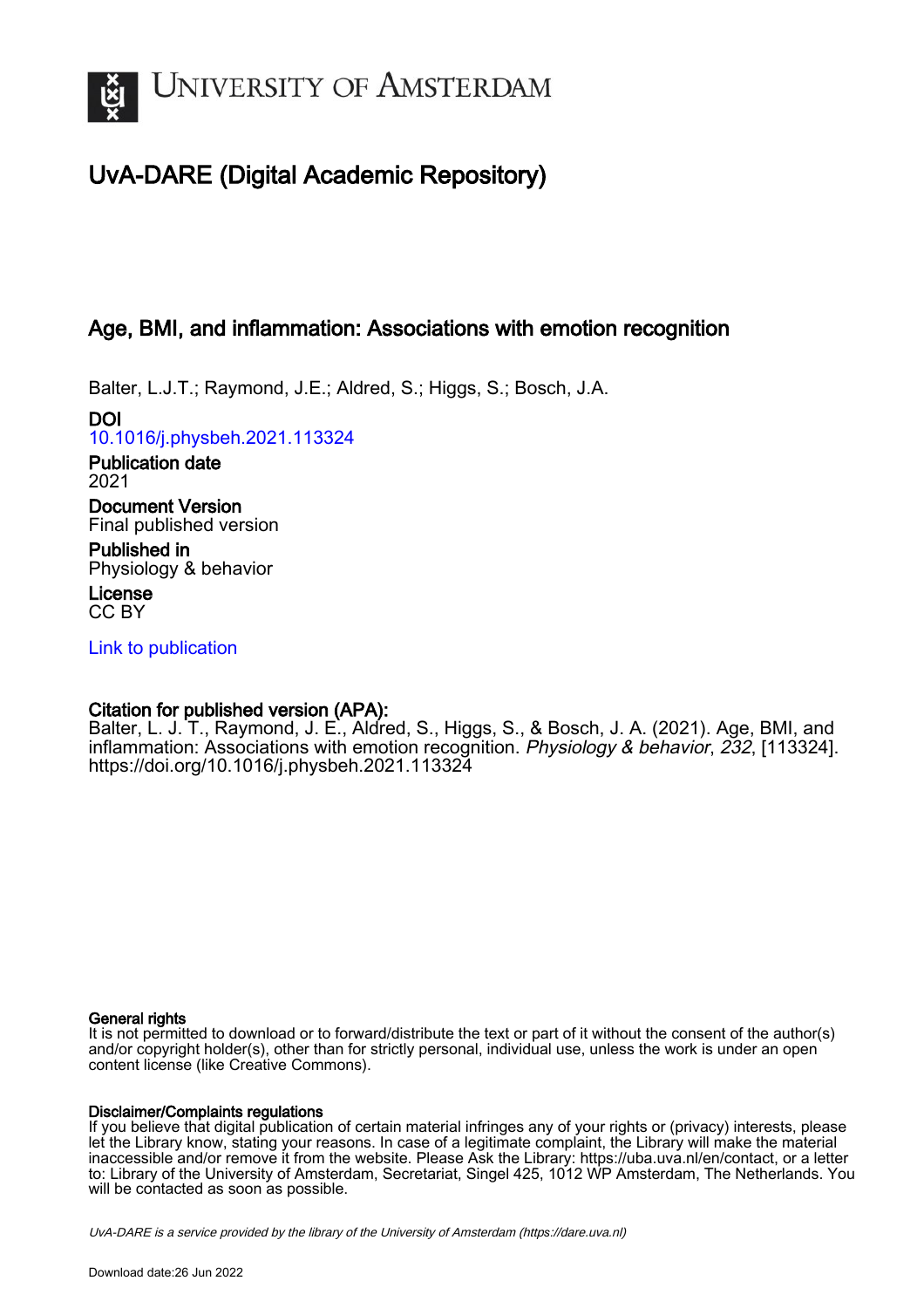Contents lists available at [ScienceDirect](www.sciencedirect.com/science/journal/00319384)

# Physiology & Behavior

journal homepage: [www.elsevier.com/locate/physbeh](https://www.elsevier.com/locate/physbeh)



## Age, BMI, and inflammation: Associations with emotion recognition

Leonie JT Balter $^{\rm a, *},$  Jane E Raymond  $^{\rm b}$ , Sarah Aldred  $^{\rm c}$ , Suzanne Higgs  $^{\rm b}$ , Jos A Bosch  $^{\rm d}$ 

<sup>a</sup> *Stress Research Institute, Stockholm University, Stockholm, SE-10691* 

<sup>b</sup> *School of Psychology, University of Birmingham, Birmingham, B15 2TT, UK* 

<sup>c</sup> *School of Sport, Exercise, and Rehabilitation Sciences, University of Birmingham, Birmingham, B15 2TT, UK* 

<sup>d</sup> *Psychology Department, Clinical Psychology, University of Amsterdam, Amsterdam, 1018 WT, NL* 

ARTICLE INFO

*Keywords:*  Inflammation Aging Body mass index Reading the mind in the eyes Emotion recognition Psychoneuroimmunology

#### ABSTRACT

Experimental studies show that inflammation impairs the ability to interpret the mental state of another person, denoted theory of mind (ToM). The current study attempted a conceptual replication in states associated with elevated low-grade inflammation, i.e., high body weight and advanced age.

Ninety young ( $M = 26.3$  years,  $SD = 4.1$ ) or older ( $M = 70.7$  years,  $SD = 4.0$ ) participants with either a normal body mass index (BMI) ( $M = 22.4$ ,  $SD = 2.2$ ) or high BMI ( $M = 33.1$ ,  $SD = 3.8$ ) completed the Reading the Mind in the Eyes Test (RMET) to assess emotion recognition. Plasma interleukin-6 (IL-6) level was measured to index low-grade inflammation.

As anticipated, elevated IL-6 levels were found with higher BMI, although not with increased age. IL-6 was associated with poorer task performance, independent of potential demographic and health confounders (e.g., sex, education, smoking status, alcohol intake, presence of medical conditions, and medication intake). Analyses also revealed an interaction whereby young individuals with a high BMI showed worse RMET performance compared to their normal BMI counterparts, whereas the opposite pattern was found in older individuals.

The present observational study replicated experimental results showing that elevated low-grade inflammation is correlated with a lower ability to infer the mental states of others. These findings suggest that also naturalistic conditions of (protracted) low-grade inflammation may alter emotion recognition.

#### **1. Introduction**

Human and animal studies have identified acute inflammation as a powerful regulator of social behaviors [\[1\]](#page-5-0)–[\[3\]](#page-5-0). Two recent studies showed that induced acute inflammation impaired the ability to recognize emotions expressed by others, a central component of social cognition [\[2, 3](#page-5-0)]. Impairment of emotion recognition is a transdiagnostic mechanism implicated in a number of mental health disorders, most notably depression [[4](#page-5-0), [5\]](#page-5-0). For example, impaired emotion recognition is thought to explain why depressed individuals tend to express more social difficulties and exhibit social withdrawal [\[4,](#page-5-0) [6](#page-5-0)]. Whether such inflammatory effects on emotion recognition are also observed in non-experimental, naturalistic conditions characterized by low-grade inflammation remains unanswered.

Protracted low-grade inflammation is seen among individuals with high BMI and in advanced age [[7](#page-5-0), [8\]](#page-5-0). In the former, inflammation is thought to emanate mainly from adipose cells and surrounding immune cells that produce copious amounts of inflammatory cytokines [\[9\]](#page-5-0). In aging, the sources of elevated inflammatory activity, denoted as "inflammaging", are more diffuse and may involve factors such as oxidative stress, immunosenescence (i.e., age-related immune impairment), hormonal changes, and the gradual surge of inflammatory conditions such as atherosclerosis [10–[12\]](#page-5-0). Age and BMI are therefore relatively independent determinants of low-grade inflammation. Considering that these states are rather stable (i.e., do not change from one week to the other), these factors may be utilized to study the relationship between emotion recognition and persistent low-grade inflammation.

High BMI and older age are associated with lower performance across multiple cognitive domains [13–[18\]](#page-5-0). However, only a handful of studies have addressed the combined effects of BMI and age on cognitive functions, and, to the best of our knowledge, none assessed emotion recognition. These isolated studies show both additive and synergistic effects, whereby obesity-related cognitive deficits are independent of age [\[19](#page-5-0)–21] or appear amplified with increased age [\[22\]](#page-6-0). Some reports also indicate a possible protective effect whereby the impairments

<https://doi.org/10.1016/j.physbeh.2021.113324>

Available online 20 January 2021 Received 4 September 2020; Received in revised form 8 January 2021; Accepted 18 January 2021

0031-9384/©2021 The Authors. Published by Elsevier Inc. This is an open access article under the CC BY license (<http://creativecommons.org/licenses/by/4.0/>).



<sup>\*</sup> Corresponding author. Stress Research Institute, Stockholm University, Stockholm, SE-10691, Sweden. *E-mail address:* [leonie.balter@su.se](mailto:leonie.balter@su.se) (L.J. Balter).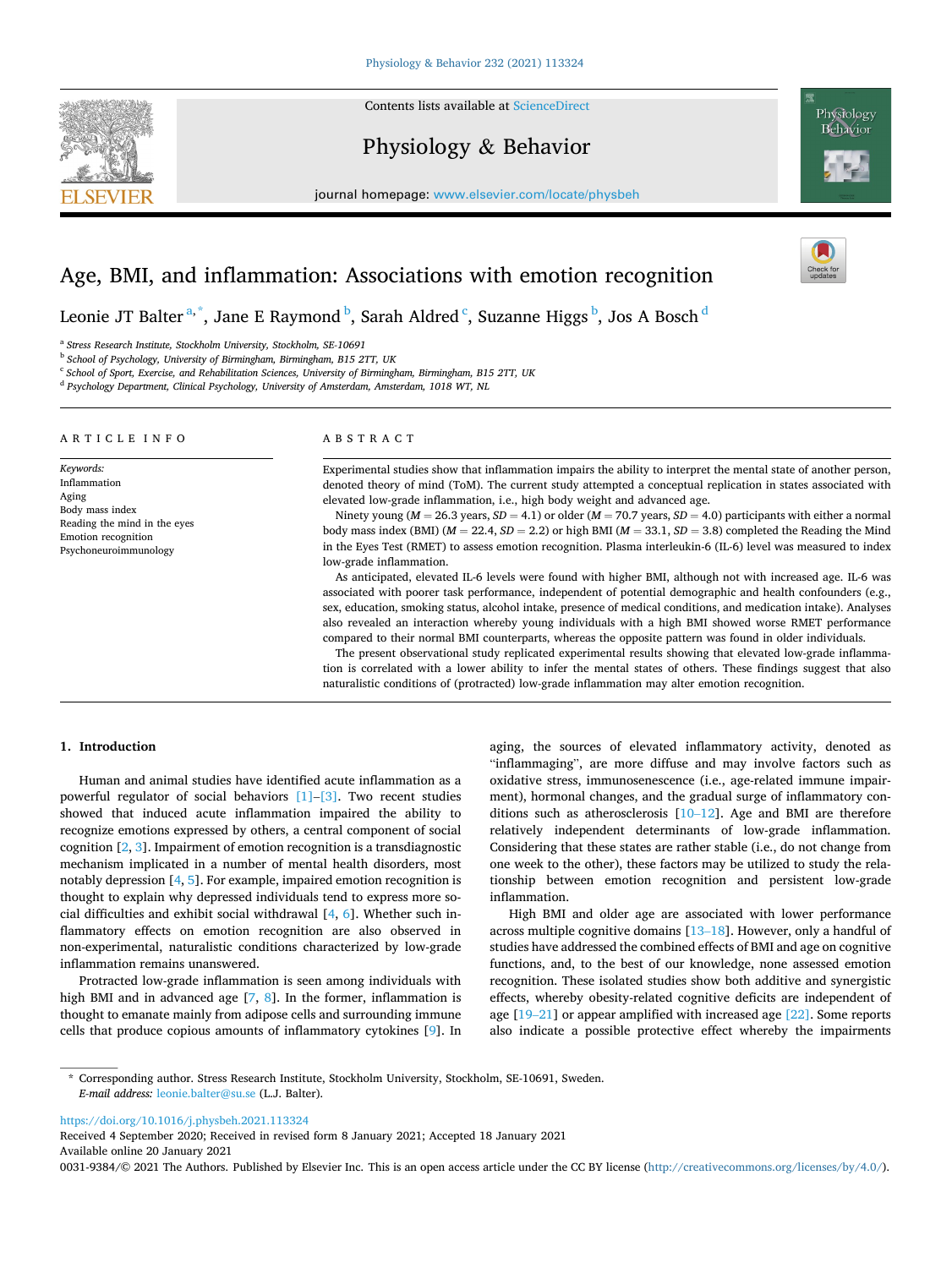associated with high BMI disappear or reverse with increasing age; a phenomenon referred to as the "obesity paradox". For example, older adults with a relatively higher BMI exhibited less decline in selective cognitive domains [[23](#page-6-0)–26]. In a similar vein, poorer memory recall performance over 12 years was predicted by a decline in BMI during that period [\[27\],](#page-6-0) and low BMI and weight loss in older age precede the onset of dementia [28–[30\]](#page-6-0). Together these data suggest that in older age a lower BMI, rather than higher BMI, may be a risk factor for cognitive decline. However, age-dependent BMI relationships with social cognition, and more specifically emotion recognition, have remained unexplored.

It is expected that both aging and obesity are linked to alterations in emotion recognition, although this may not apply to all emotions equally. E.g., recognition of disgust seems to be preserved with age, whereas the emotions anger and sadness are particularly affected [\[31](#page-6-0), [32\]](#page-6-0). A meta-analysis of emotion processing studies demonstrated that individuals with obesity have lower levels of emotional awareness and difficulty in using emotion regulation strategies [\[33\].](#page-6-0) The evidence for an impaired ability to recognize emotions appeared inconsistent [\[33\]](#page-6-0). However, this meta-analysis included only two studies that assessed emotion recognition. Of these two studies, one study reported no differences recognizing the facial expression of others comparing women with women with obesity and women with normal-weight [\[34\]](#page-6-0), while the other study reported impairments in inferring emotional states in self and others among women with obesity [\[35\].](#page-6-0) Moreover, these inconclusive findings were based on studies with young to middle-aged individuals.

Therefore, the aim of the present cross-sectional study was twofold. First, to assess the association of BMI- and age-related low-grade inflammation (as measured by IL-6) with emotion recognition. Second, to determine if age and BMI show independent or interactive associations with emotion recognition.

#### **2. Method**

#### *2.1. Participants*

Ninety participants (60% female) were recruited through a database held by the University of Birmingham and via (online) advertisement. Inclusion criteria included an age between 21 and 35 years ('young'; *M*   $= 26.3, SD = 4.1$ ) or between 63 and 80 years ('older';  $M = 70.7$ ,  $SD = 1$ 4.0) and a BMI between 17 and 25 ('normal BMI'; *M* = 22.4, *SD* = 2.2) or greater than 27 ('high BMI';  $M = 33.1$ ,  $SD = 3.8$ ). Height and body weight were confirmed in the laboratory. One participant had a BMI of 26.3 and thus failed to meet the BMI criterion for either the normal BMI or the high BMI group and was therefore removed from all analyses. Individuals who reported a history of gastric banding, eating disorders, neurological or inflammatory disorders (e.g., rheumatoid arthritis, inflammatory bowel disease, multiple sclerosis, periodontitis) or use of anti-depressant, anti-histamine, or anti-inflammatory (e.g., antibiotics) medication during the past 7 days were excluded before participation. Participants reported normal or corrected-to-normal vision and stable body weight for at least six months (i.e., fluctuations *<* 7.5 kg for individuals with high BMI, *<* 5 kg for normal BMI individuals). The participants were paid a maximum of £25 to reimburse travel expenses. The study was conducted according to the guidelines laid down in the Declaration of Helsinki and all procedures were approved by the University of Birmingham Research Ethics Committee.

#### *2.2. Procedures*

Test sessions started throughout the day between 8:30 and 15:30 h. Start times of test sessions were matched across the four groups to control for diurnal variations in IL-6 [\[36\]](#page-6-0). Written informed consent was obtained on arrival. Participants were instructed to have their breakfast/lunch as usual but to avoid consumption of high-fat products (e.g.,

bacon, fries), because these foods may induce a short-lived inflammatory response [\[37\],](#page-6-0) and to refrain from eating, drinking (except for water), and smoking for 1 hour before the start of the test session. Participants were also asked not to engage in strenuous physical exercise or consume alcohol within 12 h before the test session, and reschedule their appointment if they had a suspected infection or infection symptoms on the day of testing. Self-reports were used to verify whether participants had complied with instructions. A blood sample was taken by venipuncture and questionnaires and cognitive tests were completed, including the reading the mind in the eyes test (see further below). Other tests included measures of attention and psychomotor speed (published elsewhere [\[21\]](#page-6-0)), memory, and learning. The order in which the tasks were administered was fixed and the same across all the participants. Lastly, a measure of height and body composition was taken.

#### **3. Materials**

### *3.1. Reading the mind in the eyes test*

The reading the mind in the eyes test (RMET) is considered an advanced test of theory of mind involving mental state attribution and complex emotion recognition from photographs of the eye region of the face [[38, 39](#page-6-0)].

#### *3.1.1. Procedure*

The test display comprised a test eye image and four words placed in the center of the screen. The participant was instructed to select the word that best described what the person in the test image was thinking or feeling by pressing one of four computer keys (Q, P, A, L) that spatially corresponded to the position of each word. The correct (target) word had the same emotional valence as the accompanying three foil words. For example, the target word, 'panicked', was accompanied by 'arrogant', 'jealous' and 'hateful'. Target words were equally likely to appear in one of the four word locations on the screen. Each test display remained visible until a key response was made; the next test display was immediately presented thereafter. The test consisted of 36 different test images, completed as one set. In line with previous studies, a glossary containing a definition of each word was available to the participant.

#### *3.1.2. Stimuli*

A gray-scale digital image (subtending 9  $x^\circ$  X 3.6  $y^\circ$  of visual angle) of the eye region of a face (including eyes and eyebrows) was presented in the middle of a gray field on a computer monitor. Four words describing mental states accompanied each test stimulus, presented in black Arial font (subtending 2.6 x◦ X 0.7 x◦ of visual angle).

#### *3.2. Blood sampling*

Blood (6 mL) was collected from an antecubital vein in the forearm into one vacutainer containing ethylenediaminetetraacetic acid (EDTA) as anticoagulant (Becton Dickinson Diagnostics, Oxford, United Kingdom). Samples were immediately centrifuged at 1500 g for 10 min at 4 ◦C and plasma was aliquoted and stored at − 80 ◦C for later assessment of interleukin-6 (IL-6), a marker of systemic low-grade inflammation. Plasma level of IL-6 was measured in duplicate using high-sensitivity enzyme-linked immunosorbent assay (ELISA) (Quantikine HS Human IL-6 ELISA, R&D Systems, UK) in accordance with the manufacturer's instructions. The limits of detection of this assay was 0.11 pg/mL, with intra- and inter-assay coefficients of variation (CVs) of 0.69–11.6%.

#### *3.3. Anthropomorphic measures*

Participants were asked to remove footwear and coats and empty their pockets before a body composition measurement was taken using a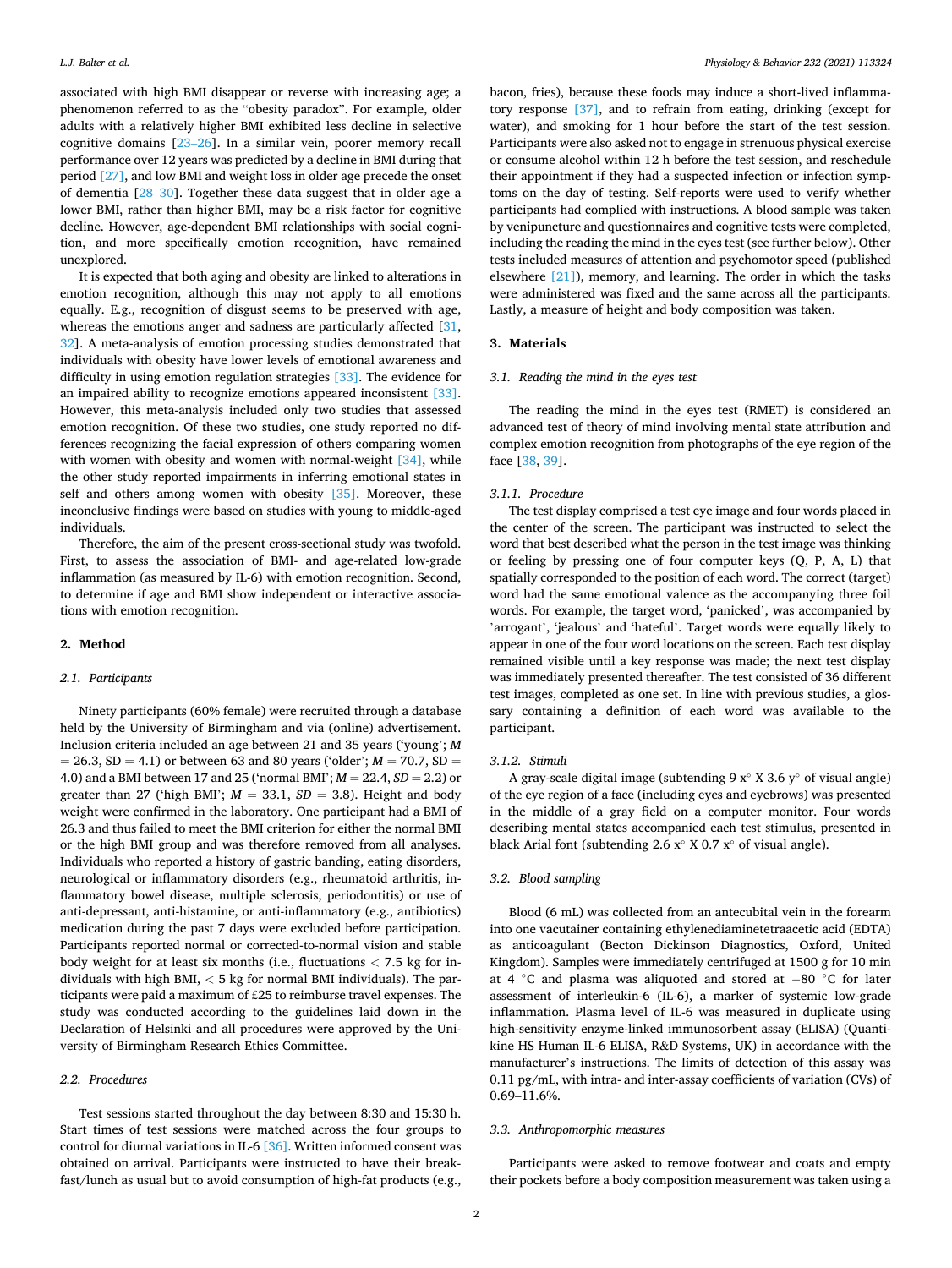<span id="page-3-0"></span>TANITA BC-545N body composition analyzer (Tanita Europe, Amsterdam, The Netherlands). A stadiometer was used to measure height.

#### *3.4. Questionnaires*

To adjust for potential confounding factors, participants completed questionnaires about presence of common medical conditions (modified version of self-administered comorbidity questionnaire (SCQ), allowing to mention an unlimited number of 'other medical problems, please enter' ; [[40\]](#page-6-0)), sleep quality (Pittsburgh Sleep Quality Index (PSQI); [[41\]](#page-6-0)), medication intake (number of medications), and demographic variables (i.e., age, sex, occupation status, education, smoking status (current smoker, ex-smoker, non-smoker), alcohol intake (units per week)).

#### **4. Statistical Analyses**

Data from participants who disproportionally biased mean estimates were removed using Cook's Distance and data points that exceeded 3 *SDs* from means ( $n = 2$ , young high BMI individuals with an average accuracy *<* 30%).

For IL-6 analysis, log transformation was applied because of the skewed distribution of raw IL-6 values. There were six missing values (five young high BMI and one older high BMI participant). Outliers (values  $> 3$  *SDs* from group means) were removed ( $n = 3$ , 2 = older normal BMI,  $1 =$  young high BMI). The IL-6 results are also published elsewhere [\[21\]](#page-6-0) with slight deviations due to missing data and test-specific exclusion criteria.

To assess a relationship between low-grade inflammation and RMET performance, initial correlation analysis was performed. Multiple linear regression analysis was conducted to assess whether a significant correlation between low-grade inflammation and RMET performance was independent of age, BMI, time of day, demographic-, lifestyle- and health-factors, using: 1) an unadjusted model with IL-6, and 2) an adjusted model correcting for age, BMI, demographic-, lifestyle- and health-variables (i.e., medical conditions , smoking, alcohol intake, sleep quality, medication intake, sex, education level) previously shown to be associated with inflammation and/or cognitive function. The results of the multiple regression models are presented as standardized coefficient estimates (*β*), *t*-values, and 95% confidence intervals. In the event of a significant relationship between inflammation and overall RMET performance, mediation analysis was conducted.

To assess possible additive and/or interactive correlational, not causal associations of age and BMI with RMET performance, the percentage of total correct responses was calculated and Age group (young, older) and BMI group (normal BMI, high BMI) were entered as betweensubject factors in an analysis of variance (ANOVA). To assess the effect of emotional valence, percentage correct was calculated for each emotional valence (positive, neutral, and negative expressions) [\[42\]](#page-6-0), which was entered in a mixed model ANOVA. Previous studies reported sex differences in emotion recognition [43–[46\]](#page-6-0) but because the study was not designed to assess sex-dependent effects, sex was included as a covariate rather than a between-subjects factor (see Supplementary Materials for exploratory analysis including sex as a between-subjects factor).

Alpha values were set at 0.05 throughout. For all analyses where appropriate, Levene's test of Equality of Variances and Mauchly's Test of Sphericity were used to test for assumption violations; adjustments were made as needed using the Greenhouse-Geisser correction. Bonferroni corrections were applied to post-hoc pairwise comparisons (two-tailed unless stated otherwise) to control for Type I error rate. The PROCESS macro [\[47](#page-6-0)] was used to test possible mediation effects of IL-6 (Model 4 with 5000 bootstrap samples). In addition to traditional null hypothesis significance testing, Bayes factors were calculated using Bayesian ANOVAs, t-tests, and correlational analyses using default prior probabilities (see [\[48\]](#page-6-0) for guidelines on the interpretation of Bayes factor). All

statistical analyses were conducted using SPSS v.24.0 (IBM-SPSS Inc., Chicago, IL, USA) and JASP version 0.13.

#### **5. Results**

#### *5.1. BMI, age, and inflammation*

Table 1 presents summary statistics of the included participants (*n* = 87). The four groups did not differ in sex composition, age (i.e., between the BMI groups), or BMI (i.e., between the age groups). The IL-6 analysis and an extended table of descriptive statistics are also published else-where [\[21\]](#page-6-0). ANOVAs showed higher IL-6 levels in the high versus normal BMI group  $(F(1, 78) = 31.30, p < .001, \eta_p^2 = 0.29, BF_{10} = 39,$ 511.14), and higher IL-6 levels in the older versus young group (*F*(1, 78)  $= 3.62, p = .061, \eta_p^2 = 0.04, BF_{10} = 1.10$ ) although the latter was non-significant. There was no evidence for an age x BMI group interaction (*F*(1, 76) = 2.38, *p* = .127,  $\eta_p^2 = 0.03$ ; BF<sub>10</sub> = 1.33).

#### *5.2. Inflammation and emotion recognition*

As can be seen in [Fig. 1](#page-4-0), mean performance on the RMET (averaged across valence) was significantly negatively correlated with IL-6 (*r*(80) = − 0.279, *p* = .012, BF10 = 3.06). Multiple regression analysis confirmed that IL-6 remained a significant predictor of mean RMET performance when adjusting for age and BMI group, time of day, and demographic-, lifestyle- and health-variables (adjusted model) (see [Table 2](#page-4-0)).

Repeating the regression analysis with age and BMI as a continuous factor produced similar results (see Supplementary Materials Table S1). Inflammation had no mediating role in the relationship between inflammation and emotion recognition (results reported in Supplementary Materials).

#### *5.3. Age-dependent bmi effects on emotion recognition*

As can be seen in [Fig. 2a](#page-5-0), an age x BMI group interaction  $(F(1, 82) =$ 12.01,  $p < .001$ ,  $\eta_p^2 = 0.13$ ,  $BF_{10} = 45.61$ ) showed that young individuals with a high BMI ( $M = 62.7\%$ ,  $SE = 2.6\%$ ) performed worse than their normal BMI counterparts (*M* = 73.3%, *SE* = 2.6%) (controlling for sex) (*t*   $(38) = 2.74, p = .010, d = 0.85, BF_{10} = 5.27$ . In contrast, in the older group, a main effect of BMI group indicated that individuals with a high BMI (*M* = 73.1%, *SE* = 2.3%) outperformed those with a normal BMI (*M*  = 66.1%, *SE* = 2.6%) (controlling for sex) (*t*(45) = − 2.07, *p* = .044, *d* =  $-0.60$ , BF<sub>10</sub> = 1.65). Moreover, additionally adjusting for health symptoms and time of day (age x BMI interaction: produced similar results  $F(1, 820) = 9.26$ ,  $p = .003$ ,  $\eta_p^2 = 0.10$ ). Using age- and sex-

#### **Table 1**

Descriptive statistics of participant characteristics. Numbers in parenthesis indicate SD; ◆ indicates a significant main effect of age group, • indicates a significant main effect of BMI group.

|                    | Young Normal Young High<br>BMI | BMI             | Older Normal<br>BMI | Older High<br>BMI |
|--------------------|--------------------------------|-----------------|---------------------|-------------------|
| N                  | 20                             | 20              | 21                  | 26                |
| Age (years)        |                                |                 |                     |                   |
| Mean $\triangle$   | 25                             | 28              | 72                  | 70                |
| Range              | $21 - 32$                      | $21 - 35$       | $66 - 79$           | $63 - 76$         |
| Sex (n Female)     | 11                             | 14              | 13                  | 15                |
| IL-6 $(pg/ml)$     | $1.04 \pm 0.44$                | $2.40 \pm 1.24$ | $1.67 \pm 1.36$     | $2.35 \pm 1.03$   |
| Range              | $0.34 - 2.10$                  | $1.12 - 5.61$   | $0.43 - 6.54$       | $1.09 - 5.99$     |
| Weight Status      |                                |                 |                     |                   |
| BMI $(kg/m^2)$     | $21.7 \pm 2.5$                 | $33.1 + 3.4$    | $23.0 + 1.7$        | $32.5 + 3.8$      |
| Body fat%          |                                |                 |                     |                   |
| Females.           | $27.9 \pm 3.9$                 | $45.9 \pm 4.7$  | $33.3 \pm 5.6$      | $44.9 \pm 4.8$    |
| Males•             | $15.7 \pm 4.4$                 | $27.6 + 3.8$    | $22.4 + 5.0$        | $31.8 \pm 4.9$    |
| Medical conditions | $0.95 + 1.3$                   | $1.3 + 1.9$     | $3.0 + 2.3$         | $5.1 + 3.2$       |
| score $(SCQ)$      |                                |                 |                     |                   |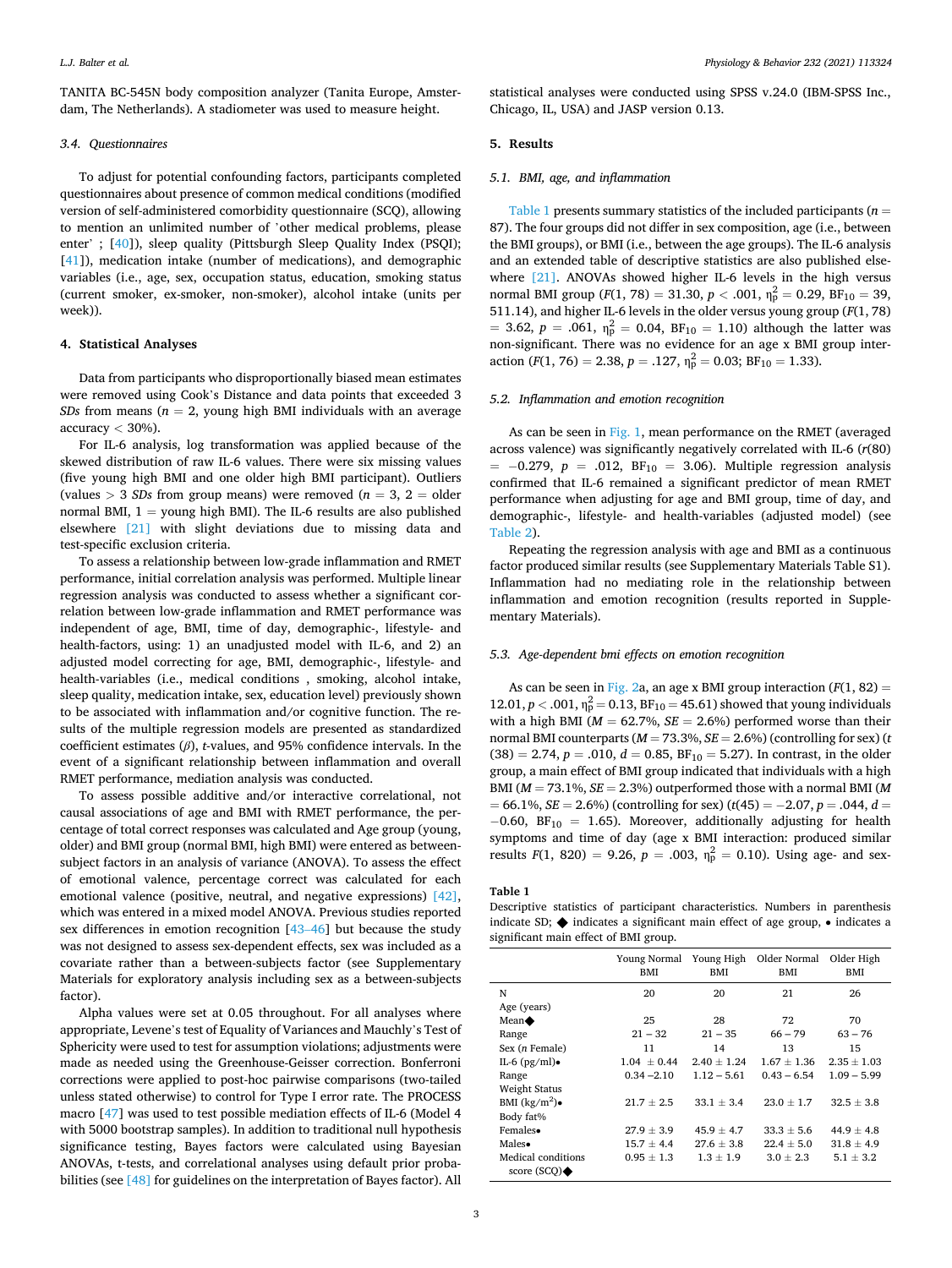<span id="page-4-0"></span>

**Fig. 1.** Scatterplot depicting individual accuracy scores and IL-6 levels. For each subgroup linear regression lines are fitted. Please note that the y-axis starts at chance level (i.e., 25% accuracy).

#### **Table 2**

Multiple regression analysis ( $N = 80$ ) of the relationship between IL-6 and overall emotion recognition (model 1) adjusted for influences of age, BMI, time of day, and health- and demographic variables (adjusted model). Age group: 1 = young,  $2 =$  older; BMI group:  $1 =$  low BMI,  $2 =$  high BMI; Sex:  $1 =$  Female;  $2 =$ Male; Smoke:  $0 =$  never,  $1 =$  ex-smoker,  $2 =$  smoker; Alcohol intake in units; Medical conditions = higher number indicates more or more severe medical conditions; Sleep quality: higher score is indicative of lower quality of sleep; Medication intake = number of medications; \*\*\*  $p < .001$ , \*\*  $p < .01$ , \*  $p < .05$ .

|                          | Overall emotion recognition Model $R^2 = 0.08^*$<br>Adjusted model $R^2 = 0.25^*$ |          |          |          |  |
|--------------------------|-----------------------------------------------------------------------------------|----------|----------|----------|--|
|                          | $\beta$                                                                           | t        | 95% CI   |          |  |
|                          |                                                                                   |          | Lower    | Upper    |  |
| Model 1                  |                                                                                   |          |          |          |  |
| IL-6                     | $-0.280*$                                                                         | $-2.558$ | $-0.484$ | $-0.060$ |  |
| Adjusted model           |                                                                                   |          |          |          |  |
| $II - 6$                 | $-0.375**$                                                                        | $-2.902$ | $-0.616$ | $-0.114$ |  |
| Age group                | 0.007                                                                             | 0.049    | $-0.258$ | 0.271    |  |
| <b>BMI</b> group         | 0.070                                                                             | 0.530    | $-0.185$ | 0.319    |  |
| Sex                      | $-0.132$                                                                          | $-1.089$ | $-0.353$ | 0.104    |  |
| Education                | 0.087                                                                             | 0.715    | $-0.159$ | 0.337    |  |
| Smoking                  | 0.142                                                                             | 1.164    | $-0.095$ | 0.361    |  |
| Alcohol                  | $-0.102$                                                                          | $-0.787$ | $-0.334$ | 0.145    |  |
| Medical conditions       | $0.435*$                                                                          | 2.304    | 0.060    | 0.834    |  |
| Sleep quality            | 0.045                                                                             | 0.383    | $-0.189$ | 0.279    |  |
| <b>Medication</b> intake | $-0.201$                                                                          | $-1.144$ | $-0.549$ | 0.149    |  |
| Time of day              | $-0.034$                                                                          | $-0.308$ | $-0.239$ | 0.175    |  |

adjusted body fat percentages (see  $[49]$ ) instead of BMI to define weight-groups did not yield a different pattern of results  $(F(1, 82) =$ 6.46,  $p = .013$ ,  $\eta_p^2 = 0.07$ ). RMET accuracy of young individuals with a body fat percentage indicative of overweight performed 11.1% worse  $(SE = 3.8%)$  as compared to their leaner counterparts. In older individuals, those with overweight body fat percentages performed 2.5% better (*SE* = 3.8%) as compared to their leaner counterparts.

Stimuli selected on valence (negative, neutral, positive) showed that performance was best on positive expressions  $(M = 78.2\%, SE = 1.9\%),$ followed by neutral ( $M = 69.4\%$ ,  $SE = 1.6\%$ ) and negative expressions  $(M = 63.5\%, SE = 1.9\%)$ , with significant differences between all three valence types ( $F(2, 166) = 24.92$ ,  $p < .001$ ,  $\eta_p^2 = 0.23$ ,  $BF_{10} = 3.735e+7$ ). As shown in [Fig. 2](#page-5-0)b, the data provided no evidence for an age or BMI group x valence interaction ( $F$ 's  $< 1$ ,  $BF_{10} = 0.11$  and  $BF_{10} = 0.14$ , respectively).

#### **6. Discussion**

The present study examined the relationship between inflammation and emotion recognition. As expected, BMI was linked to elevated inflammatory activity, assessed as plasma IL-6. The expected positive association with age was non-significant. In line with earlier experimental research [\[2,](#page-5-0) [3](#page-5-0)], low-grade inflammation correlated with impaired performance on the RMET. This association withstood full adjustment for demographic-, lifestyle- and health-variables. The direct effects of BMI appeared non-linear however, whereby young individuals with a high BMI performed worse on the RMET than their normal BMI counterparts, whereas the reverse was observed for older adults. Analyses could not confirm a mediating role of IL-6 in these group differences, although this may reflect low statistical power.

The current results are consistent with the hypothesis that low-grade inflammation in a non-experimental setting may be a biobehavioral pathway linked to impaired emotion recognition, and further may be taken to suggest that 'normal' variations in inflammatory activity within relatively healthy populations is associated with impaired emotion recognition. The fact that the prevalence of overweight and obesity has reached epidemic proportions worldwide [\[50\],](#page-6-0) and the majority of these individuals likely have elevated levels of inflammatory activity, adds relevance to this notion. Being less sensitive to such social cues may have direct consequences for the dynamics of social interactions. The present findings are also consistent with preliminary evidence that high BMI is associated with reduced emotion recognition, which some studies have already established in children and adolescents [\[51](#page-6-0)–53] but see also [\[54\]](#page-6-0).

Evidence of an 'obesity paradox' is mostly limited to studies using global measures of cognition, such as the Mini Mental State Examination Test, and focused on so-called 'cold' cognitions (e.g., memory, attention)  $[24–26]$  $[24–26]$ ,  $[55]$ . The current study is the first to extend these observations to cognitive processes that have social-affective components (i.e., so-called 'hot' cognitions).

At present, it remains unclear how or under what conditions older individuals may be spared for BMI-related cognitive deficits [\[56\].](#page-6-0) For that reason, some have attributed this "obesity paradox" to methodological issues. Several methodological limitations may indeed apply to the current analyses also. It has been argued that BMI may not represent a reliable index of adiposity in older individuals, because in aging adipose tissue increase is often without weight gain due to a parallel decrease in lean body mass (e.g., muscle mass) [\[57\].](#page-6-0) However, when the current analyses replaced BMI by using age- and sex-adjusted body fat percentages to define weight-groups (see [\[49\]\)](#page-6-0), analyses did not yield a different pattern of results (see Results sections). Related to this are findings that patients with cardiovascular disease who have abdominal obesity in combination with a low BMI, are at higher risk of mortality, suggesting that the fat distribution plays an important role in BMI-health relationships [\[58, 59](#page-6-0)]. A second caveat is potential of selection bias; i.e., it cannot be excluded that the older high BMI group recruited in the present study may represent a healthier subsample of high BMI adults than in the general population, because heavier individuals may have experienced more overweight-related diseases that prevented them from taking part in research (i.e., those available for research are a relatively healthy subsample) [\[60\].](#page-6-0) However, no stringent health-related exclusion criteria were applied in the current study, and accordingly the older high BMI group indeed reported significantly worse levels of medical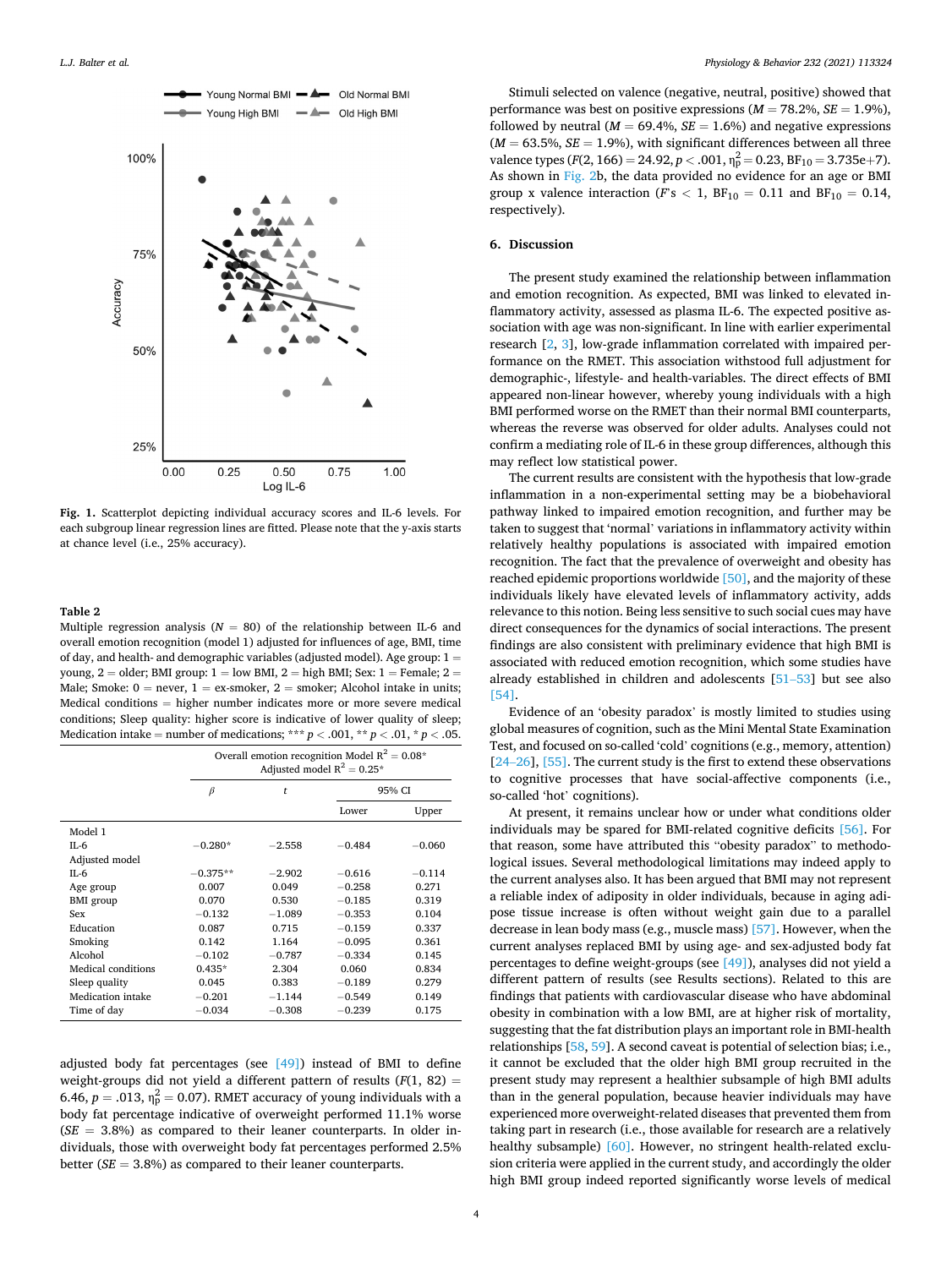<span id="page-5-0"></span>

**Fig. 2.** Individual (dots) and group mean (horizontal bars) accuracy scores for RMET total score (A), and group means for each emotional valence for each BMI and Age group (B); Errors bars indicate standard error of the mean. Please note that the y-axes start at 25% accuracy (i.e., chance level).

conditions (see [Table 1\)](#page-3-0). Moreover, adjusting for medical conditions did not alter the pattern of results. Thirdly, while there are links between obesity and depression in middle-aged and older adults [[61, 62](#page-6-0)], there are also reports suggesting that depression in older age is associated with weight loss rather than with obesity  $[63, 64]$  $[63, 64]$  $[63, 64]$ . These data suggest that a lower BMI in older age may be a risk factor for disturbances in emotional processes. To reduce potential influences of age-related weight loss, stable body weight for at least six months prior to study enrollment was an inclusion criterion in the current study. However, whether weight loss may have occurred before this six month period cannot be ruled out. A further limitation is the moderate sample size and null-findings, including the lack of mediation, should thus be interpreted with some caution. Notwithstanding, to address these potential issues, future research should strive for larger and representative samples. Lastly, the assessment of IL-6 primarily acted as an inflammation check, i.e., a correlate/marker of inflammation, and no causal assumptions about the role of IL-6 in the observed effects can be made. Another inflammatory factor or process mechanistically linked to inflammation may be the causal factor.

In summary, the present observational study aimed to replicate experimental human results and showed that elevated low-grade inflammation was negatively correlated with emotion recognition. In young participants, higher BMI was associated with poorer emotion recognition whereas the opposite was observed for older participants. However, these relationships did not appear to be mediated by IL-6. Protracted low-grade inflammation, in otherwise predominantly healthy individuals, may thus present a biobehavioral pathway influencing emotion recognition across age and body weight categories. A possible protective effect of high-body weight in older individuals warrants further scrutiny.

#### **Funding and Disclosure**

This research was funded by internal funds of the University of Amsterdam and University of Birmingham. The authors report no conflicts of interest, financial or otherwise.

#### **Acknowledgements**

The authors would like to thank Anne Clemens, Greta Ontrup, and Marina Wissink for their valuable contribution in recruiting and testing participants.

#### **Supplementary materials**

Supplementary material associated with this article can be found, in the online version, at [doi:10.1016/j.physbeh.2021.113324.](https://doi.org/10.1016/j.physbeh.2021.113324)

#### **References**

- [1] [N.I. Eisenberger, M. Moieni, T.K. Inagaki, K.A. Muscatell, M.R. Irwin, In Sickness](http://refhub.elsevier.com/S0031-9384(21)00016-0/sbref0001)  [and in Health: the Co-Regulation of Inflammation and Social Behavior,](http://refhub.elsevier.com/S0031-9384(21)00016-0/sbref0001)  [Neuropsychopharmacology 42 \(1\) \(2017\) 242](http://refhub.elsevier.com/S0031-9384(21)00016-0/sbref0001)–253.
- [2] [L.J.T. Balter, et al., Low-grade inflammation decreases emotion recognition](http://refhub.elsevier.com/S0031-9384(21)00016-0/sbref0002)  [Evidence from the vaccination model of inflammation, Brain Behav. Immun.](http://refhub.elsevier.com/S0031-9384(21)00016-0/sbref0002)  [\(2018\)](http://refhub.elsevier.com/S0031-9384(21)00016-0/sbref0002).
- [3] [M. Moieni, M.R. Irwin, I. Jevtic, E.C. Breen, N.I. Eisenberger, Inflammation impairs](http://refhub.elsevier.com/S0031-9384(21)00016-0/sbref0003)  [social cognitive processing: a randomized controlled trial of endotoxin, Brain.](http://refhub.elsevier.com/S0031-9384(21)00016-0/sbref0003) [Behav. Immun. 48 \(2015\) 132](http://refhub.elsevier.com/S0031-9384(21)00016-0/sbref0003)–138.
- [4] [E. Bora, M. Berk, Theory of mind in major depressive disorder: a meta-analysis,](http://refhub.elsevier.com/S0031-9384(21)00016-0/sbref0004)  [J Affect Disord 191 \(2016\) 49](http://refhub.elsevier.com/S0031-9384(21)00016-0/sbref0004)–55.
- [5] M.N. Dalili, I.S. Penton-Voak, C.J. Harmer, M.R. Munafò, Meta-analysis of emotion [recognition deficits in major depressive disorder, Psychol Med \(2015\).](http://refhub.elsevier.com/S0031-9384(21)00016-0/sbref0005)
- [6] [R.M. Hirschfeld, et al., Social functioning in depression: a review, J. Clin.](http://refhub.elsevier.com/S0031-9384(21)00016-0/sbref0006) [Psychiatry 61 \(4\) \(2000\) 268](http://refhub.elsevier.com/S0031-9384(21)00016-0/sbref0006)–275.
- [7] [L. Capuron, S. Geisler, K. Kurz, F. Leblhuber, B. Sperner-Unterweger, D. Fuchs,](http://refhub.elsevier.com/S0031-9384(21)00016-0/sbref0007) [Activated Immune System and Inflammation in Healthy Ageing: relevance for](http://refhub.elsevier.com/S0031-9384(21)00016-0/sbref0007) [Tryptophan and Neopterin Metabolism, Curr. Pharm. Des. \(2014\), 24641220](http://refhub.elsevier.com/S0031-9384(21)00016-0/sbref0007).
- [8] [R.C. Shelton, A.H. Miller, Eating ourselves to death \(and despair\): the contribution](http://refhub.elsevier.com/S0031-9384(21)00016-0/sbref0008)  [of adiposity and inflammation to depression, Prog. Neurobiol. \(2010\)](http://refhub.elsevier.com/S0031-9384(21)00016-0/sbref0008).
- [9] R. Cancello, K. Clément, Is obesity an inflammatory illness? Role of low-grade [inflammation and macrophage infiltration in human white adipose tissue, BJOG:](http://refhub.elsevier.com/S0031-9384(21)00016-0/sbref0009)  [An International Journal of Obstetrics and Gynaecology 113 \(10\) \(2006\)](http://refhub.elsevier.com/S0031-9384(21)00016-0/sbref0009) 1141–[1147.](http://refhub.elsevier.com/S0031-9384(21)00016-0/sbref0009)
- [10] [H.Y. Chung, et al., Molecular inflammation: underpinnings of aging and age](http://refhub.elsevier.com/S0031-9384(21)00016-0/sbref0010)[related diseases, Ageing Res. Rev. \(2009\).](http://refhub.elsevier.com/S0031-9384(21)00016-0/sbref0010)
- [11] [C. Franceschi, et al., Inflammaging and anti-inflammaging: a systemic perspective](http://refhub.elsevier.com/S0031-9384(21)00016-0/sbref0011)  [on aging and longevity emerged from studies in humans, Mech. Ageing Dev.](http://refhub.elsevier.com/S0031-9384(21)00016-0/sbref0011) [\(2007\)](http://refhub.elsevier.com/S0031-9384(21)00016-0/sbref0011).
- [12] D. Baylis, D.B. Bartlett, H.P. Patel, H.C. Roberts, Understanding how we age: [insights into inflammaging, Longev. Heal. \(2013\).](http://refhub.elsevier.com/S0031-9384(21)00016-0/sbref0012)
- [13] [G. Coppin, S. Nolan-Poupart, M. Jones-Gotman, D.M. Small, Working memory and](http://refhub.elsevier.com/S0031-9384(21)00016-0/sbref0013)  [reward association learning impairments in obesity, Neuropsychologia 65 \(2014\)](http://refhub.elsevier.com/S0031-9384(21)00016-0/sbref0013)  146–[155.](http://refhub.elsevier.com/S0031-9384(21)00016-0/sbref0013)
- [14] [A.B. Fagundo, et al., Executive functions profile in extreme eating/weight](http://refhub.elsevier.com/S0031-9384(21)00016-0/sbref0014) [conditions: from Anorexia Nervosa to Obesity, PLoS ONE \(2012\).](http://refhub.elsevier.com/S0031-9384(21)00016-0/sbref0014)
- [15] [E. Glisky, Changes in Cognitive Function in Human Aging, Brain aging: Models,](http://refhub.elsevier.com/S0031-9384(21)00016-0/sbref0015) [methods, and mechanisms \(2007\)](http://refhub.elsevier.com/S0031-9384(21)00016-0/sbref0015).
- [16] [J. Gunstad, R.H. Paul, R.A. Cohen, D.F. Tate, E. Gordon, Obesity is associated with](http://refhub.elsevier.com/S0031-9384(21)00016-0/sbref0016)  [memory deficits in young and middle-aged adults, Eat. Weight Disord. \(2006\).](http://refhub.elsevier.com/S0031-9384(21)00016-0/sbref0016)
- [17] [S. Higgs, M.S. Spetter, Cognitive Control of Eating: the Role of Memory in Appetite](http://refhub.elsevier.com/S0031-9384(21)00016-0/sbref0017)  [and Weight Gain, Curr Obes Rep \(2018\).](http://refhub.elsevier.com/S0031-9384(21)00016-0/sbref0017) [18] [C. Prickett, L. Brennan, R. Stolwyk, Examining the relationship between obesity](http://refhub.elsevier.com/S0031-9384(21)00016-0/sbref0018)
- [and cognitive function: a systematic literature review, Obes. Res. Clin. Pract. 9 \(2\)](http://refhub.elsevier.com/S0031-9384(21)00016-0/sbref0018)  [\(2015\) 93](http://refhub.elsevier.com/S0031-9384(21)00016-0/sbref0018)–113.
- [19] [J. Gunstad, et al., C-reactive protein, but not homocysteine, is related to cognitive](http://refhub.elsevier.com/S0031-9384(21)00016-0/sbref0019)  [dysfunction in older adults with cardiovascular disease, J. Clin. Neurosci. 13 \(5\)](http://refhub.elsevier.com/S0031-9384(21)00016-0/sbref0019)  [\(2006\) 540](http://refhub.elsevier.com/S0031-9384(21)00016-0/sbref0019)–546.